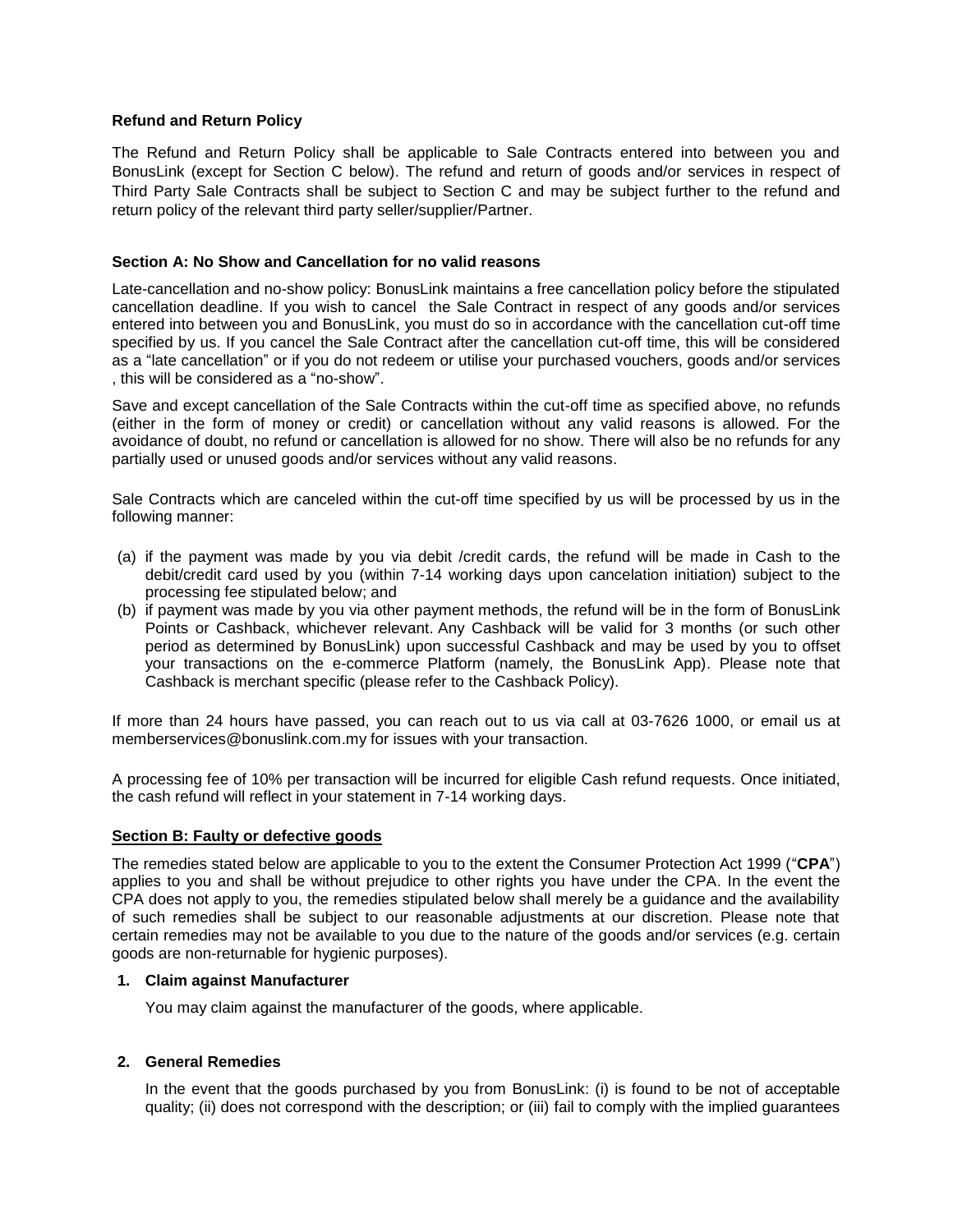under the CPA or is found to be defective or faulty, you shall contact us immediately or within a reasonable time ("**Defect/Defective**").

Upon being notified by you of any such Defect, we may carry out an examination and investigation as to the cause of such Defect. Provided that such Defect is not due to reasons attributable to you, you may require us to:

- (a) replace the goods (subject to availability);
- (b) refund to you the payment received by us in respect of the goods (where cannot reasonably be expected to repair/replace);
- (c) repair the goods (to the extent we are able to do so);
- (d) cure/remedy the Defect (to the extent we are able to do so); or
- (e) other reasonable remedies mutually agreed between you and BonusLink.

#### **3. Right to reject/cancel the contract**

In the event any Defect is one that cannot be remedied or of a substantial character, you may reject the goods subject to the provisions below and in the CPA.

If you wish to reject the goods, you are required to notify BonusLink of your decision and the ground(s) for the rejection and return the rejected goods to BonusLink.

When you exercise the right to reject the goods, we may:

- (a) replace the rejected goods with the goods of the same type and of similar value (where such goods are reasonably available to us);
- (b) refund any payment received by us or other consideration provided by you in respect of the rejected goods; or
- (c) other reasonable remedies mutually agreed between you and BonusLink.

Your right to reject the goods will be lost where:

- (a) The right is not exercised within reasonable time;
- (b) The goods have been disposed of by you;
- (c) The goods have been lost or destroyed while in your possession or of a person other than us;
- (d) The goods were damaged after delivery to you for reasons not related to their state or condition at the time of the supply; or
- (e) The goods have been attached to or incorporated in any real or personal property and the goods cannot be detached or isolated without damaging them.

#### **Section C: Third Party Goods and/or Services**

Where any goods and/or services in respect of the Sale Contract entered into between you and any third party seller/supplier/partner is found to be Defective or fail to comply with the implied guarantees under the CPA, you are required to liaise directly with the relevant third party seller/supplier/partner within reasonable time and is subject to the refund and return policy of the relevant third party seller/supplier/Partner.

Any cancelled to reversed transaction or any refund will be processed upon being notified of the relevant cancellation/refund. For all transactions made by debit/credit card, once the relevant third party